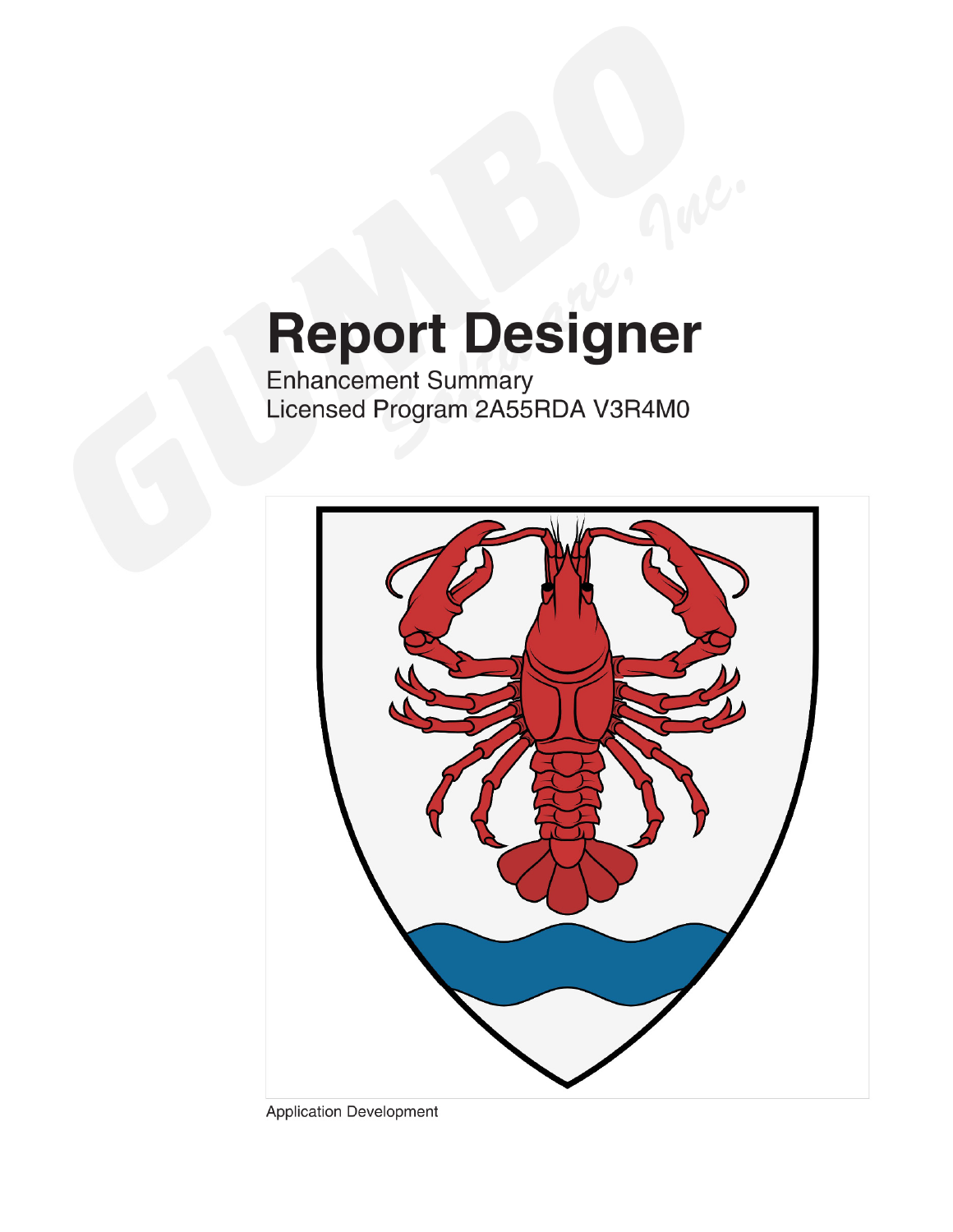# <span id="page-1-0"></span>**Edition**

#### **Twenty Third Edition (December 2016)**

This edition applies to the licensed program Report Designer (Program 2A55RDA), Version 3 Release 4 Modification 0.

This summary is available through option 1 of the RDA menu, in PDF format in directory /Gumbo/Proddata/2A55RDA/doc on your system, and on the web at www.gumbo.com

© Copyright Gumbo Software, Inc. 1988, 2016. All Rights Reserved.

Cover image: Coat of Arms, village of Bódvarákó Hungary. UNESCO World Heritage Site, population 146.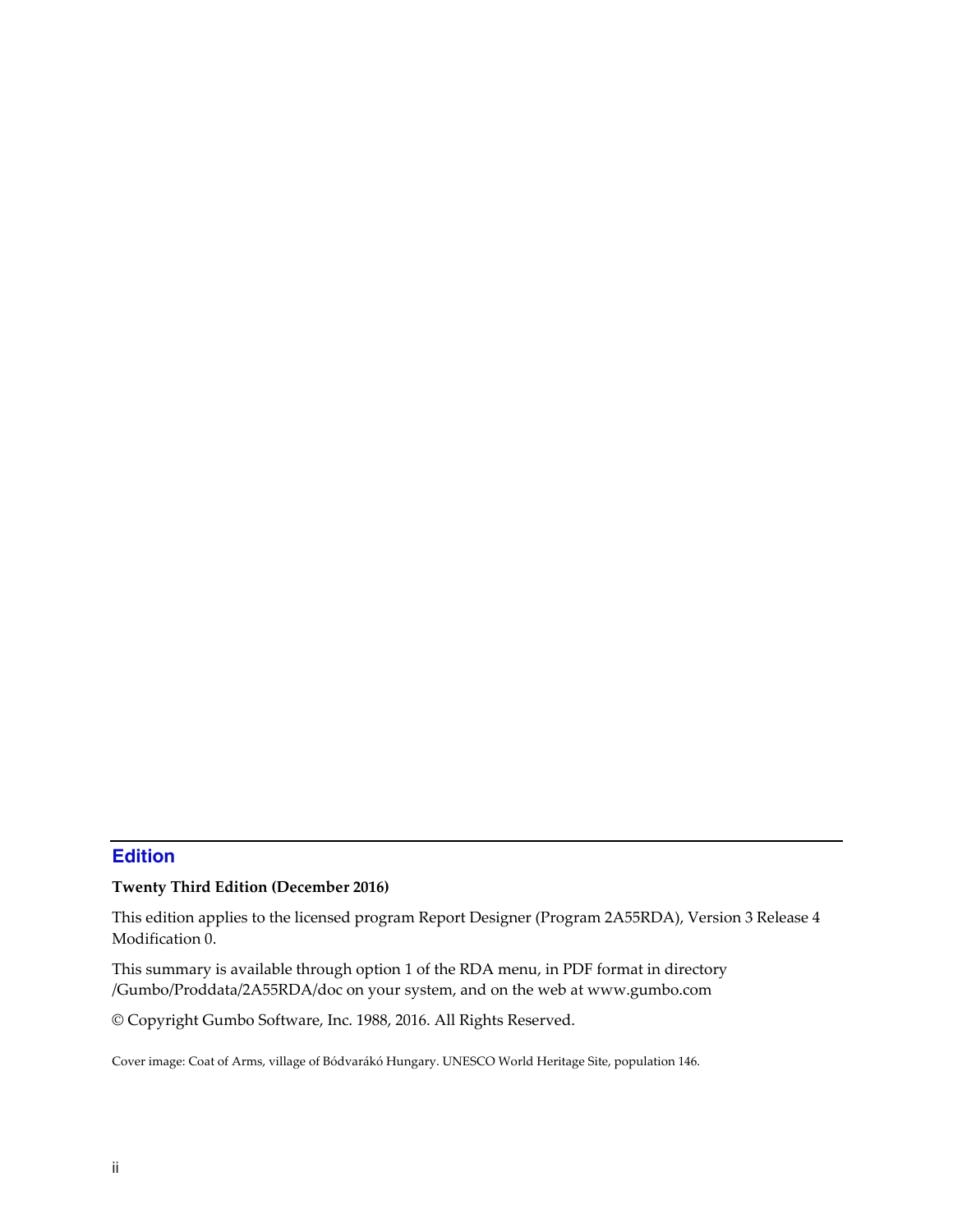# <span id="page-2-0"></span>**Contents**

| <b>Enhancements For Report Designer</b> |  |
|-----------------------------------------|--|
|                                         |  |
|                                         |  |
|                                         |  |
|                                         |  |
|                                         |  |
|                                         |  |
| Space Management Changes7               |  |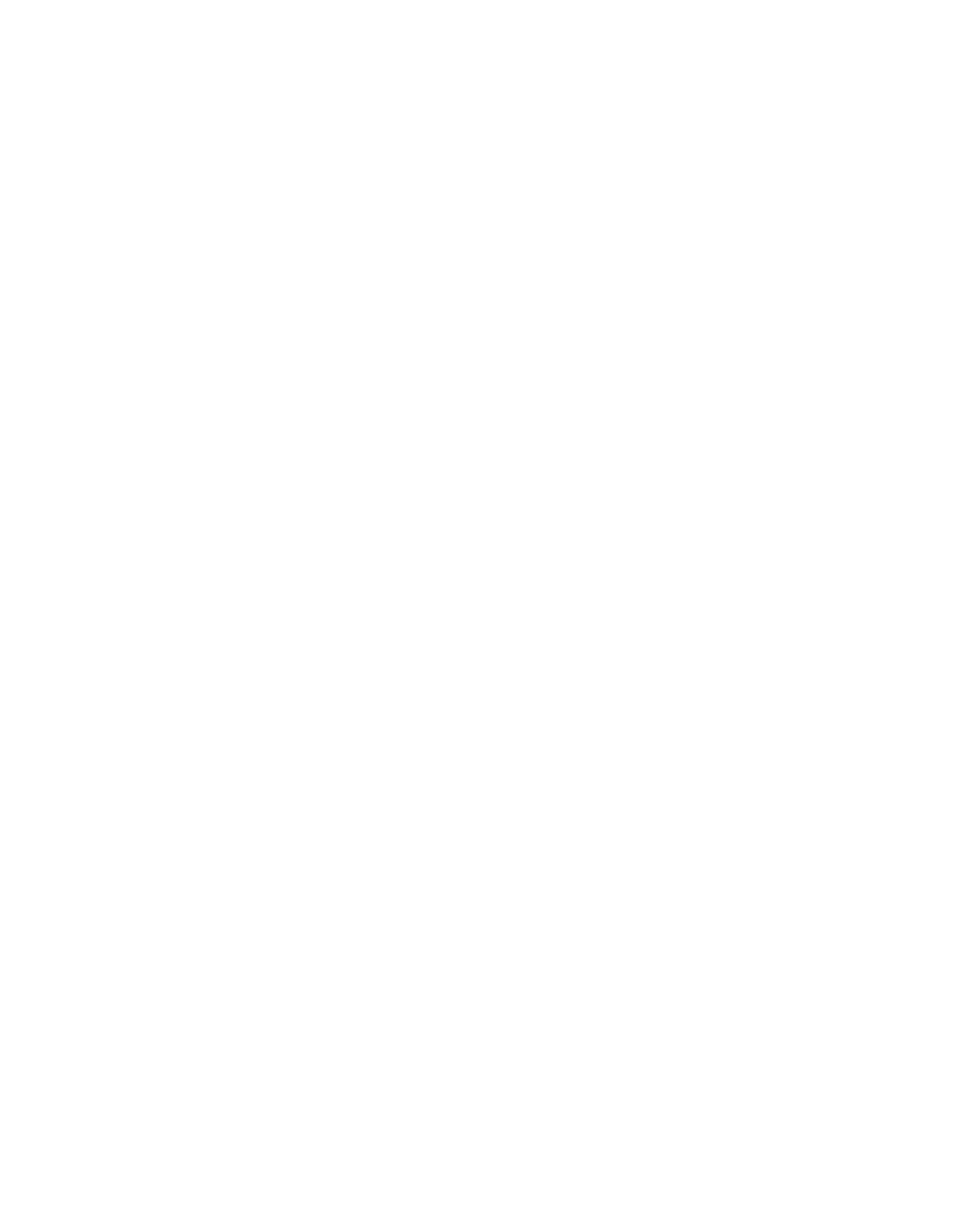## <span id="page-4-0"></span>**Installation Instructions**

Follow these instructions to install Report Designer V3R4M0 on IBM i using physical media or a virtual image:

#### **Prepare**

If you are upgrading a previous release (if Report Designer is currently installed), perform these steps before installing the software:

- 1. Read the Enhancement Summary to determine if any changes affect your installation.
- 2. Insure that the product is not in use, as the installation process must clear the product's library. This will fail if objects such as menus are in use. If the installation fails, the previous release will be restored.

#### **Install**

**Note:** If you are installing from a save file downloaded as an executable zip (.exe), use the save file specific "readme.htm" instructions included in the download.

- 1. Sign on to the system as the security officer (QSECOFR).
- 2. Verify that your machine is at IBM i V7R2M0 or later by running:

#### WRKLICINF

**Note:** If you are running a version of IBM i earlier than V7R2M0 you cannot install Report Designer V3R4M0 on your machine. You must install an earlier version of Report Designer or upgrade the operating system.

3. Verify that user domain objects are allowed in the libraries RDA and QSRV, by running:

WRKSYSVAL SYSVAL(QALWUSRDMN)

Take option 5 to display the value. If the value is not \*ALL, use option 2 to add libraries RDA and QSRV to the list of libraries where user domain objects are allowed.

**Note:** QSRV is required to correctly process PTFs when they are loaded and applied.

4. Insure that IBM i will be able to verify the signatures that we apply to our product's objects by installing our Signing Certificate and Root CA Certificate using Digital Certificate Manager. Alternately, insure that signature verification will not prevent the restore operation by running:

WRKSYSVAL SYSVAL(QVFYOBJRST)

Take option 5 to display the value. If the value is 3 or higher, use option 2 to temporarily change the value to 1.

- 5. Mount the physical media or virtual image on the appropriate device.
- 6. Submit the Restore Licensed Program (RSTLICPGM) command to batch:

RSTLICPGM LICPGM(2A55RDA) DEV(device-name) LNG(2924)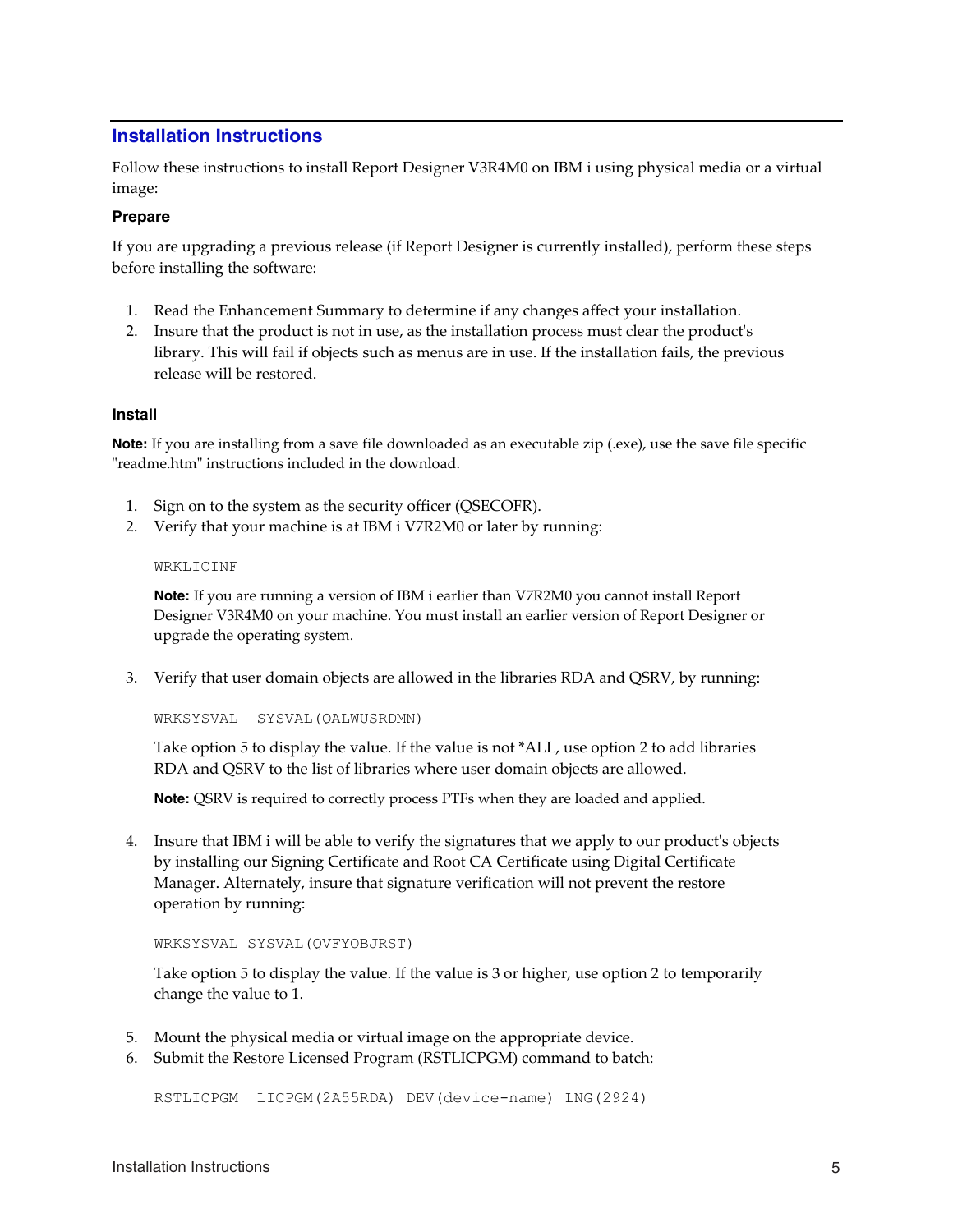**Note:** Where "device-name" is the device where the media or image was mounted and is usually OPT01.

**Note:** During the restore operation, the system operator message queue may receive inquiry message CPA3DE4 "Directory not registered. (C G)". Unless you are using a directory naming convention similar to ours (that is the directory specified in the CPA3DE4ʹs second level text is unrelated to our software), you can safely respond with a "G" to reestablish the relationship between the directory and the product. Typically the message will occur three or four times.

#### **Finish**

When the RSTLICPGM command completes, library RDA and directory ʹ/Gumbo/ProdData/2A55RDAʹ contain the new software. To complete the installation:

1. If you have an Authorization or Instructions letter with your permanent authorization code, enter the code now.

**Note:** Report Designer automatically grants 30 days usage for new installs or 90 days usage for release upgrades.

2. Retrieve the current cumulative Report Designer PTF package by running the following command:

#### RDA/RTVGSIPTF

**Note:** *GUMBO* recommends downloading the current cumulative PTF package after installing the software.

- 3. Visit our PTF page at www.gumbo.com and check the **Additional IBM i PTF Information** section for IBM PTFs you may need to install.
- 4. You can access the Report Designer menu by running the following command:
	- GO MENU(RDA/RDA)